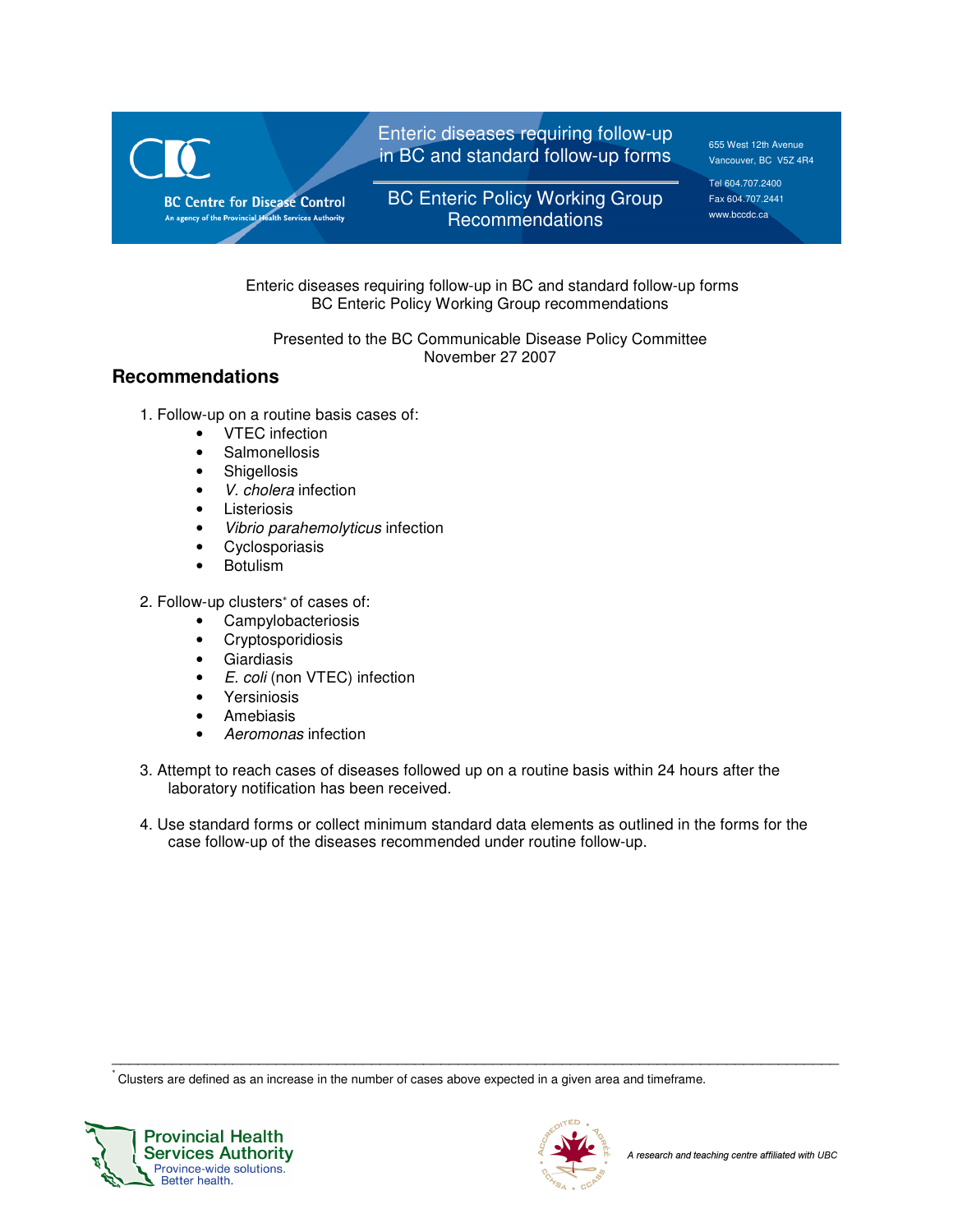**BC Centre for Disease Control** An agency of the Provincial Health Services Authority

**Enteric diseases requiring follow-up in BC and standard follow-up forms BC Enteric Policy Working Group Recommendations** 

### **Background**

At the 2006 BC Enteric Policy WG annual meeting, a priority-setting exercise by group members identified the desire to standardize the follow-up of enteric diseases in the province. At the time, each HA independently determined the enteric diseases they followed-up, the acceptable timeframe to initiate the follow-up and the forms or questionnaires used. This led to difficulties in comparison of findings when inter-regional investigations occurred. It also led to confusion among public health practitioners about what diseases were deemed important enough to warrant follow-up in BC and what evidence-based data elements to collect.

The timing of this initiative coincided with similar endeavours in at least two HA also embarking on a review of enteric case follow-up. The findings of this initiative will help address two future priorities set by this WG: 1) the determination of a minimum set of data elements to share provincially via iPHIS/PARIS/Panorama and 2) the development of tool(s) for second interviews/outbreak investigation and process for initiating these interviews.

### **Purpose**

- 1. To identify a minimum list of enteric diseases for which cases will be followed-up with an initial interview throughout BC
- 2. To determine the minimum standard data elements collected during the initial enteric disease follow-up interview in BC
- 3. To agree upon a maximum timeframe to initiate the follow-up of a case of enteric disease in BC

### **Methods**

#### **Prioritisation of enteric diseases for follow-up**

Starting in December 2006, the WG conducted a review of current enteric disease follow-up practices in BC. Some HA interviewed cases of all reportable enteric diseases, some HA interviewed cases from a predetermined list of diseases and some didn't follow-up any cases apart from those forming a cluster. Only one HA had developed criteria for identifying diseases to be followed-up.

The WG identified 16 enteric diseases to assess (Table 1).

| <b>Table 1. Diseases reviewed</b> | S. sonnei             |  |
|-----------------------------------|-----------------------|--|
| Aeromoniasis                      |                       |  |
| Amebiasis                         | S. Typhi & Paratyphi  |  |
| Campylobacteriosis                | Salmonella other      |  |
| Cryptosporidiosis                 | Shigella other        |  |
| Cyclosporiasis                    | V. cholera            |  |
| E. coli other                     | V. parahaemolyticus   |  |
| Giardiasis                        | Verotoxigenic E. coli |  |
| Listeriosis                       | Yersiniosis           |  |

In order to determine which diseases should be followed-up provincially, multi-criteria decision analysis was used (Baltussen 2006). By consensus, the WG selected six criteria to rank diseases for follow-up (Table 2). The criteria selected were based on the ones used by the Advisory Committee on Epidemiology and later, the Public Health Agency of Canada to identify diseases for national surveillance (Doherty 2001, Doherty 2006). The criteria were ranked independently by members of the WG. Members with decision-making rights in the WG included one EHO rep per HA, one HOC rep and two BCCDC epidemiologists (total of eight). The average of individual working group member rankings was taken for each criteria and weights were derived based on the rank divided by the total score (6+5+4+3+2+1=21).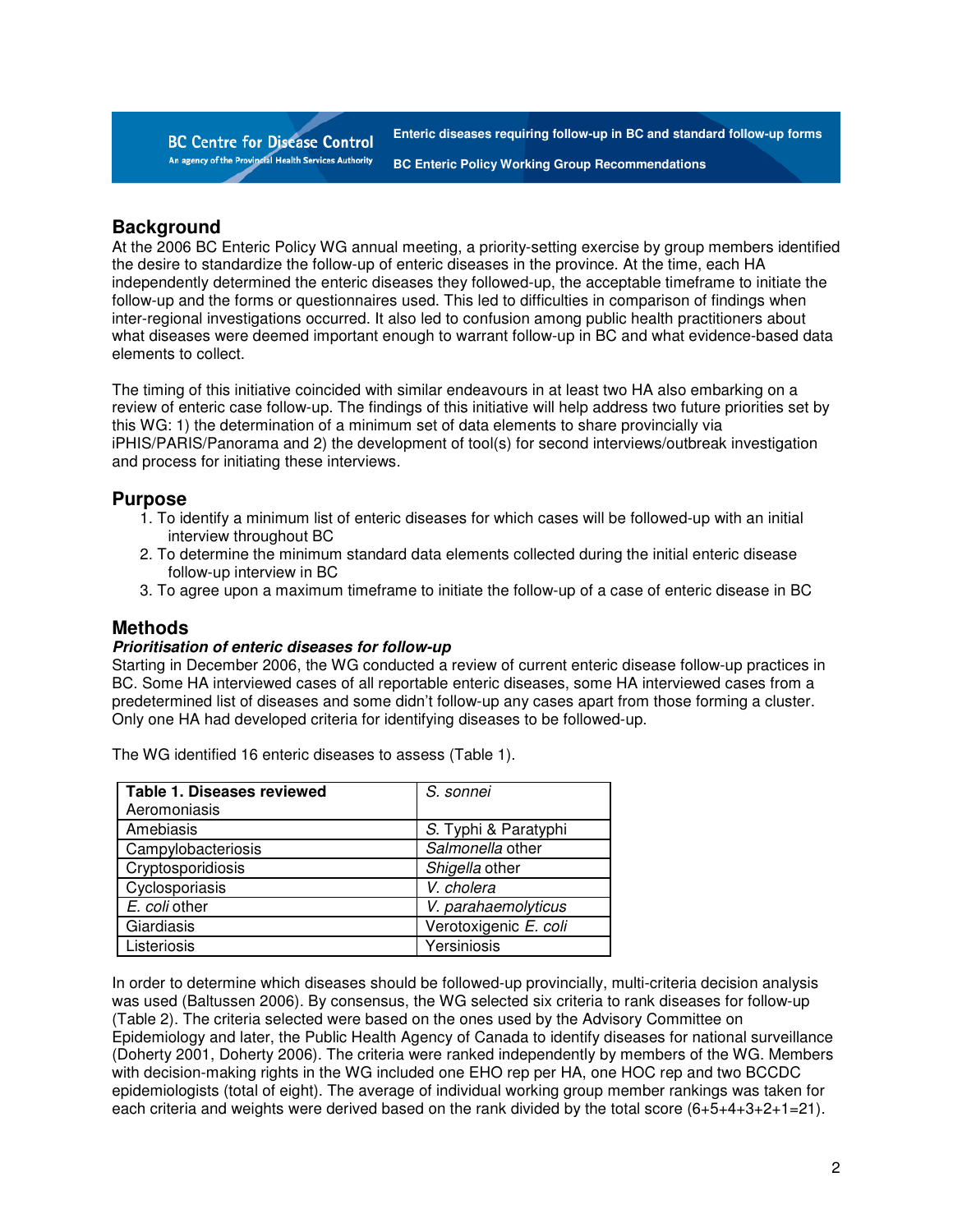**BC Centre for Disease Control** An agency of the Provincial Health Services Authority

**Enteric diseases requiring follow-up in BC and standard follow-up forms**

**BC Enteric Policy Working Group Recommendations** 

| Criteria                                | Rank | Weight |
|-----------------------------------------|------|--------|
| Intervention*                           |      | 0.29   |
| Severity                                |      | 0.25   |
| Communicability                         |      | 0.19   |
| Incidence                               |      | 0.14   |
| Potential to drive public health policy |      | 0.10   |
| Other sector interest                   |      | 0.05   |

\*Existence of an effective intervention to prevent immediate spread

Working group members were then asked to apply each criterion to the 16 diseases. Members ranked all diseases 1 to 16 (16 being the highest ranked) against each criterion (e.g. for the criterion severity, a member might choose 16 for VTEC and 1 for aeromoniasis, with other diseases ranking somewhere in between). The ranks selected by each working group member were then summed for each diseasecriterion pair (e.g. for VTEC, for "intervention", the score was calculated as 12+15+16+10+…= 69.5). The summed rank was multiplied by the weight (e.g. 69.5\*0.29=19.9). The weighted criteria scores were added for each disease (e.g. for VTEC=85.5). The diseases were ranked according to their final score. A cut-off was determined based on a natural breakpoint in the results, resources available and current practice. Some diseases ranked below the cut-off were added to the list under routine follow-up based on need for data for public health action.

#### **Development of minimum standard data elements and forms**

The WG decided the objectives of the initial follow-up interview are to: intervene (e.g. exclude high risk workers), identify common links/outbreaks/sources and eliminate obvious sources (e.g. travel). The following principles were identified:

- A minimum standard set of data elements (questions) would be identified for use by all.
- These questions would be converted into forms for those who want to use them.
- Different forms would be developed for different diseases; the basic info will be the same but disease-specific risk factors will be changed.
- The period of exposure used would be the maximum known incubation period.
- A definition would be developed for unclear variables (e.g. travel).
- The questionnaires would be for use for cases only, not for contacts.
- Length would be kept to a maximum of 1 page double-sided; interviews should last less than 30min.

WG members shared forms currently used in their HA. Forms used in other jurisdictions were also reviewed. Draft forms were developed and reviewed by the group multiple times. Final draft forms were piloted in each HA in the summer/fall 2007. A process was identified to review data elements/forms on an annual basis.

#### **Timeframe for initial follow-up**

The WG members discussed and arrived at a consensus for the minimum timeframe between laboratory notification of a case and initiation of follow-up interview.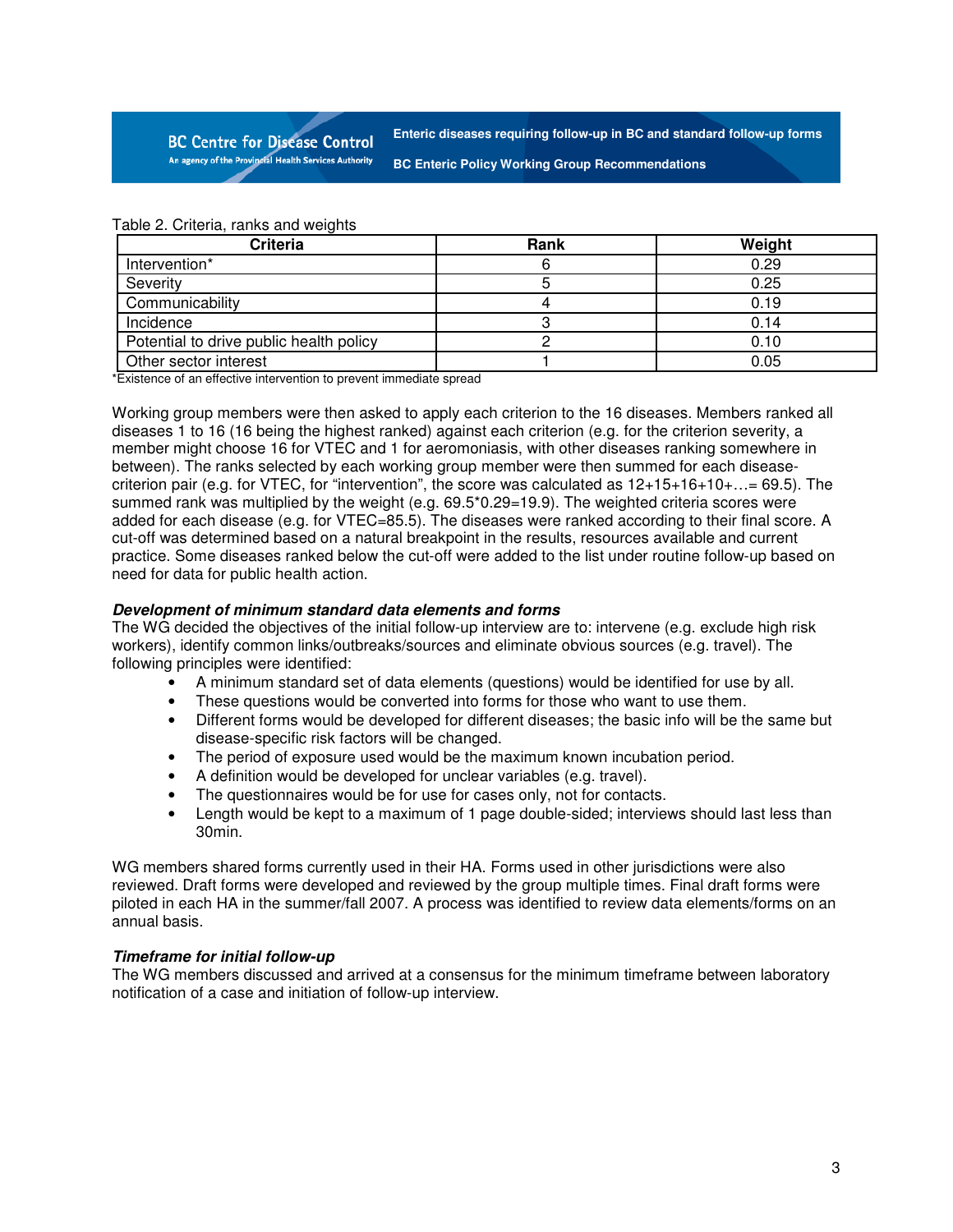**BC Centre for Disease Control** An agency of the Provincial Health Services Authority

**Enteric diseases requiring follow-up in BC and standard follow-up forms BC Enteric Policy Working Group Recommendations** 

# **Results**

**Prioritisation of enteric diseases for follow-up** 



The cut-off was determined to be between listeriosis and campylobacteriosis.

Vibrio parahemolyticus infection and cyclosporiasis cases scored below the threshold. However, the WG agreed that both diseases required routine follow-up. Information collected during the interview of Vibrio parahemolyticus infection cases leads to direct public health actions. A case associated with the consumption of shellfish is notified to the CFIA staff who conduct traceback and implement control measures as required. Cyclosporiasis is not an endemic disease in Canada; most cases are travelrelated. However, BC regularly experiences outbreaks related to locally-consumed foods. The routine follow-up of cyclosporiasis allows for the detection, investigation and control of these local outbreaks.

Botulism was inadvertently omitted from the ranking. It was added to the list of diseases requiring followup on a routine basis by unanimous agreement of the WG members. Reasons included disease severity and potential to indicate the presence of other cases related to a common food exposure.

Hepatitis A was not assessed. However, all HA do follow-up cases routinely.

# **Development of minimum standard data elements and forms**

Forms are attached.

#### **Timeframe for initial follow-up**

HA agreed to attempt to contact cases for which routine follow-up was recommended, within 24h of notification.